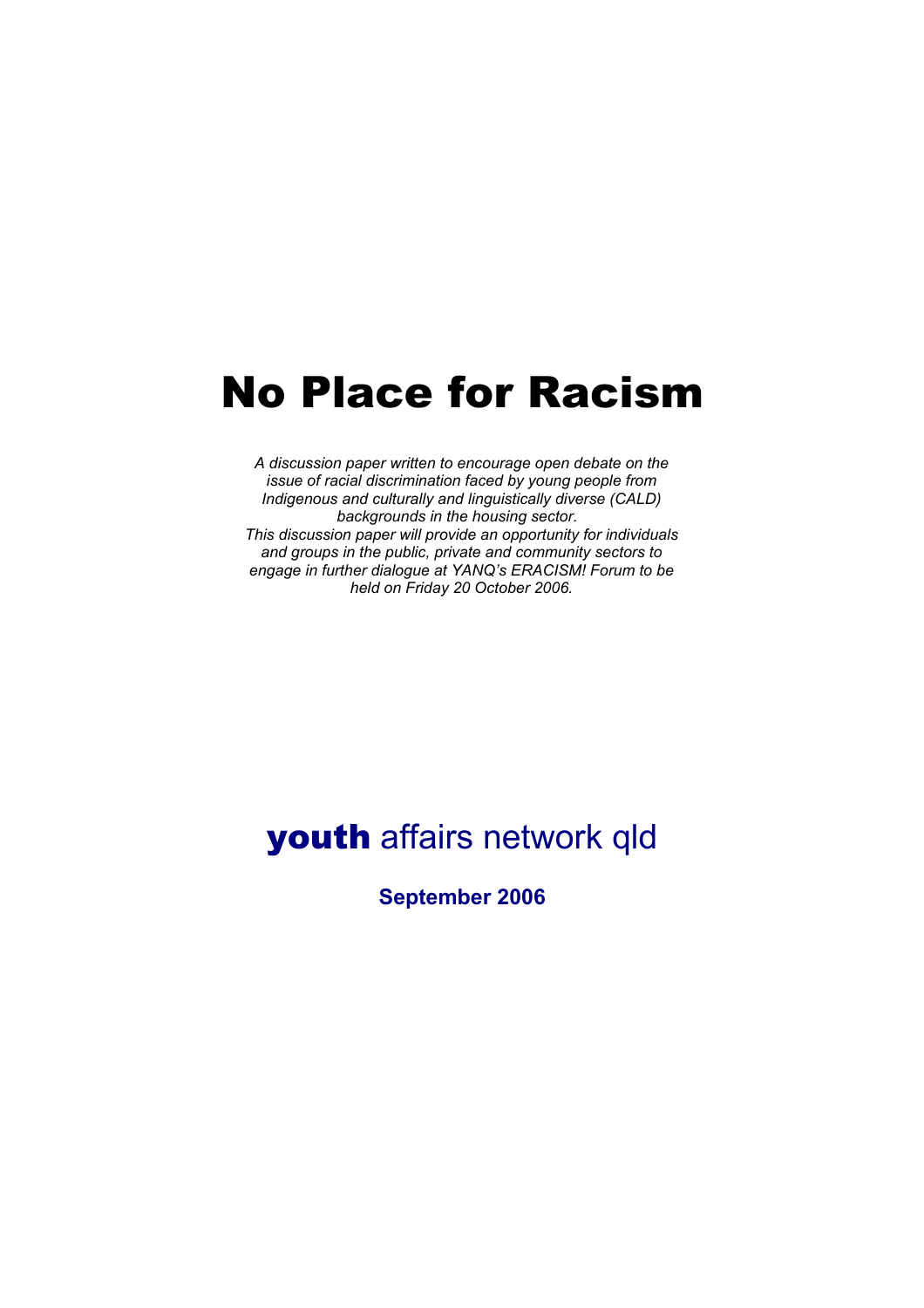### No Place for Racism

*A discussion paper by the Youth Affairs Network QLD*

The Youth Affairs Network QLD (YANQ) is the peak community youth affairs organisation in Queensland. Representing approximately 350 members, we promote the interests and well being of young people across the state. YANQ advocates for and with young people, especially disadvantaged young people, to government and the community.

#### <span id="page-1-0"></span>Table of Contents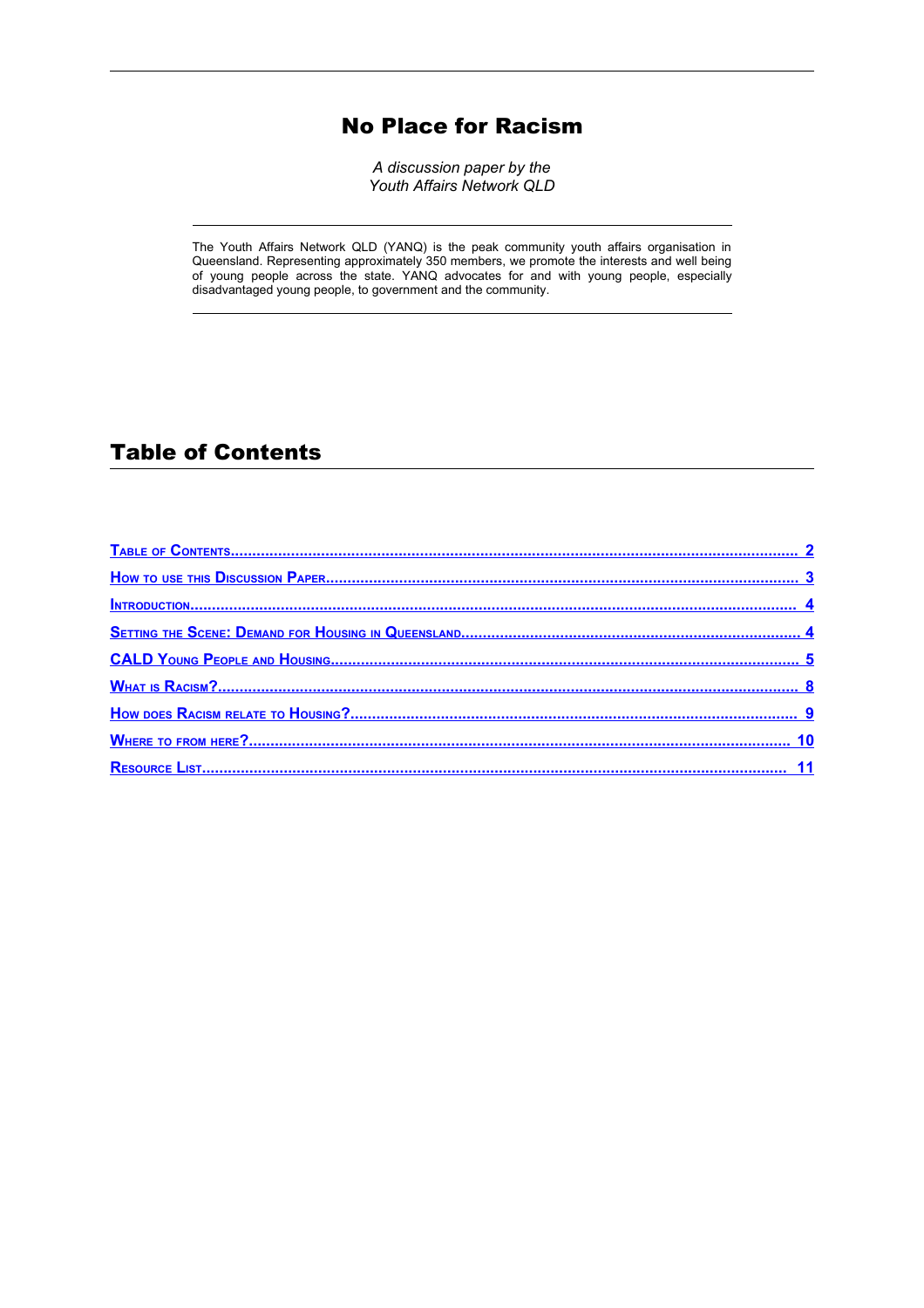#### <span id="page-2-0"></span>How to use this Discussion Paper

This discussion paper has been prepared by the Youth Affairs Network of Queensland (YANQ) to bring to the attention of community organisations, housing providers, government agencies and the private housing sector the issue of racism and its impacts on lives of young people and young people from culturally and linguistically diverse (CALD) backgrounds.

Whilst it is not within the scope of this discussion paper to specifically identify the housing needs of Indigenous young people, the issues raised in this paper also affect both CALD and Indigenous young people in Queensland.

The discussion paper is intended to create debate and discussion in communities across Queensland in the lead up to YANQ's Erase Racism (ERACISM!) Forum on *Friday October 20 in Toowoomba*.

The Forum is a community-based initiative which will focus on:

- 1. *discussion* through panels and discussion circles;
- 2. *expression* through art and drama showcases by young people;
- 3. *collaboration* through sharing of ideas and developing joint opportunities; and
- 4. *action* skilling the forum participants with relevant and useful resources to take collective action.

Young people, youth workers, housing providers, community advocates and organisations, government agencies, real estate agents, landlords and other interested individuals are encouraged to attend the ERACISM! Forum.

This discussion paper consists of the broad housing issues related to the Queensland context (section 2) and the specific housing needs of young people from CALD backgrounds (section 3), definition of racism (section 4) and how racism is linked to housing outcomes for CALD young people (section 5).

At the end of sections 3 and 5, there are questions to prompt further discussion and debate at community and organisational levels.

YANQ believes that to create social change, individuals have to be part of the change. This is an opportunity for all people to speak out against racism and bring the issue of racism to the public realm.

#### *ERACISM! Forum 2006 Housing, Racism and Young People*

*FRIDAY OCTOBER 20, 2006 NATIONAL ANTI-POVERTY WEEK*

*9.00 am – 12.00 pm St Saviour's College (Boarding House Dining Area) Neil Street, Toowoomba*

*The program includes panel discussions on racism, housing and Indigenous & CALD young people, a documentary screening, photographic displays and a live music performance!!*

Come along to this **FREE** state-wide event to hear young people speak out against racism!

RSVP to YANQ on 07 3844 7713 or at admin@yang.org.au.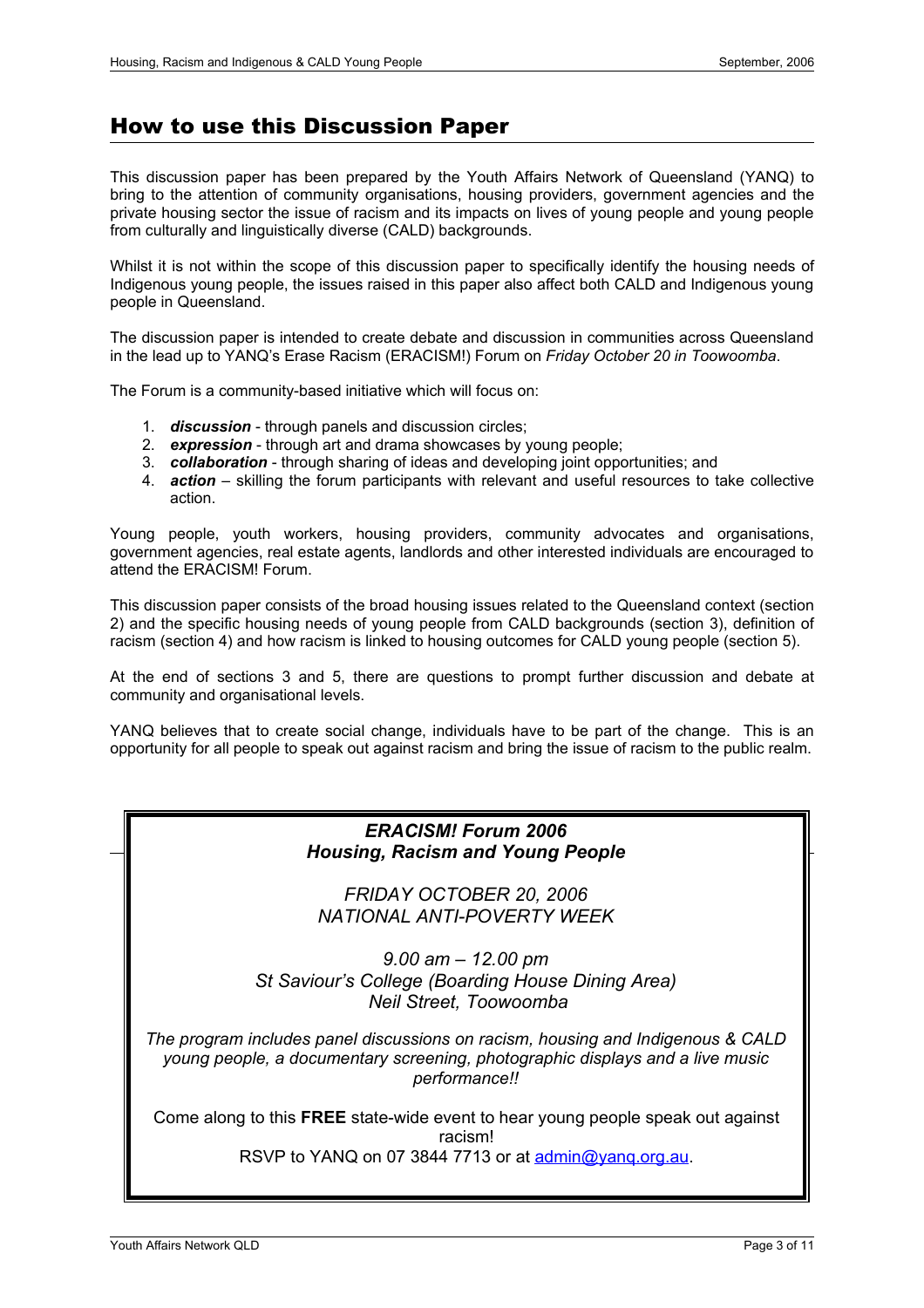#### <span id="page-3-1"></span>Introduction

*"Everyone has the right to a standard of living adequate for the health and well-being of themselves and of their family, including food, clothing, housing and medical care and necessary social services, and the right to security in the event of unemployment, sickness, disability, widowhood, old age or other lack of livelihood in circumstances beyond their control."*

(Universal Declaration of Human Rights 1948, Article 25).

Having a roof over one's head is a basic human right, just as having food to eat and water to drink is essential to one's survival as a human being. But what if you are stripped away from your bare necessities because of your skin colour, sex, language, religion or affiliation to a political group?

Incidences of racism and discrimination pose a serious threat to the wellbeing of people, especially young people from Indigenous and culturally and linguistically diverse (CALD) backgrounds. Their experiences of racism can significantly impact on their physical, psychological, educational, economic and social outcomes.

Young people generally have difficulties accessing and securing housing because of high rental, bond and establishment costs, low income and non-permanent nature of employment, and not having referees. However young people from migrant, refugee or Indigenous backgrounds face additional barriers in finding a home or place to live. They are especially limited with their housing options due to racism and discrimination, which can result in "young people being denied their preferences and being forced to accept unsatisfactory housing". [1](#page-3-2)

Leaving home is not always a choice that young people from Indigenous and CALD backgrounds want to make. Family breakdowns, neglect, domestic violence and abuse can force many young people to leave their homes without knowing where to go. Statistics and reports show that young people are overrepresented as users of the federally funded Supported Accommodation Assistance Program (SAAP) and many more young people remain 'hidden', sleeping on friends' couches, sleeping rough on the streets and in public parks. $2^2$  $2^2$ 

In a society that recognises the universal human right for all people to adequate shelter, food, clothing, water, education, health and employment, there is no excuse for not providing safe, affordable, appropriate and accessible housing and there is definitely no excuse for denying young people of their right because of their race, colour, sex, language and religion.

So why should it be any different in Queensland?

#### <span id="page-3-0"></span>Setting the Scene: Demand for Housing in Queensland

Approximately, 700 people per week or 100 people per day move to Queensland from other states and territories. Many people moving from interstate and from overseas settled in Queensland's southeast corner, recording higher growth rates than both New South Wales and Victoria in the year to June 2004. [3](#page-3-4)

With an unprecedented growth, housing prices have sky rocketed as demand outstripped supply. Many localities, particularly in southeast Queensland, have undergone a massive transformation – change in demographics, high building activity, new residential estates (in some cases, the

<span id="page-3-2"></span><sup>1</sup> Refugee Youth Issues Network of South Australia. 2006. *Refugee Youth Housing Policy.*

<span id="page-3-3"></span><sup>2</sup> Australian Federation of Homelessness Organisations. 2006. "Demand for SAAP Accommodation by Homeless People 2003- 04", *AFHO News.* February/March 2006.

<span id="page-3-4"></span><sup>3</sup> State Department of Local Government, Planning, Sport and Recreation. 2005. *Population Growth: Highlights and Trends – Summary of Report.*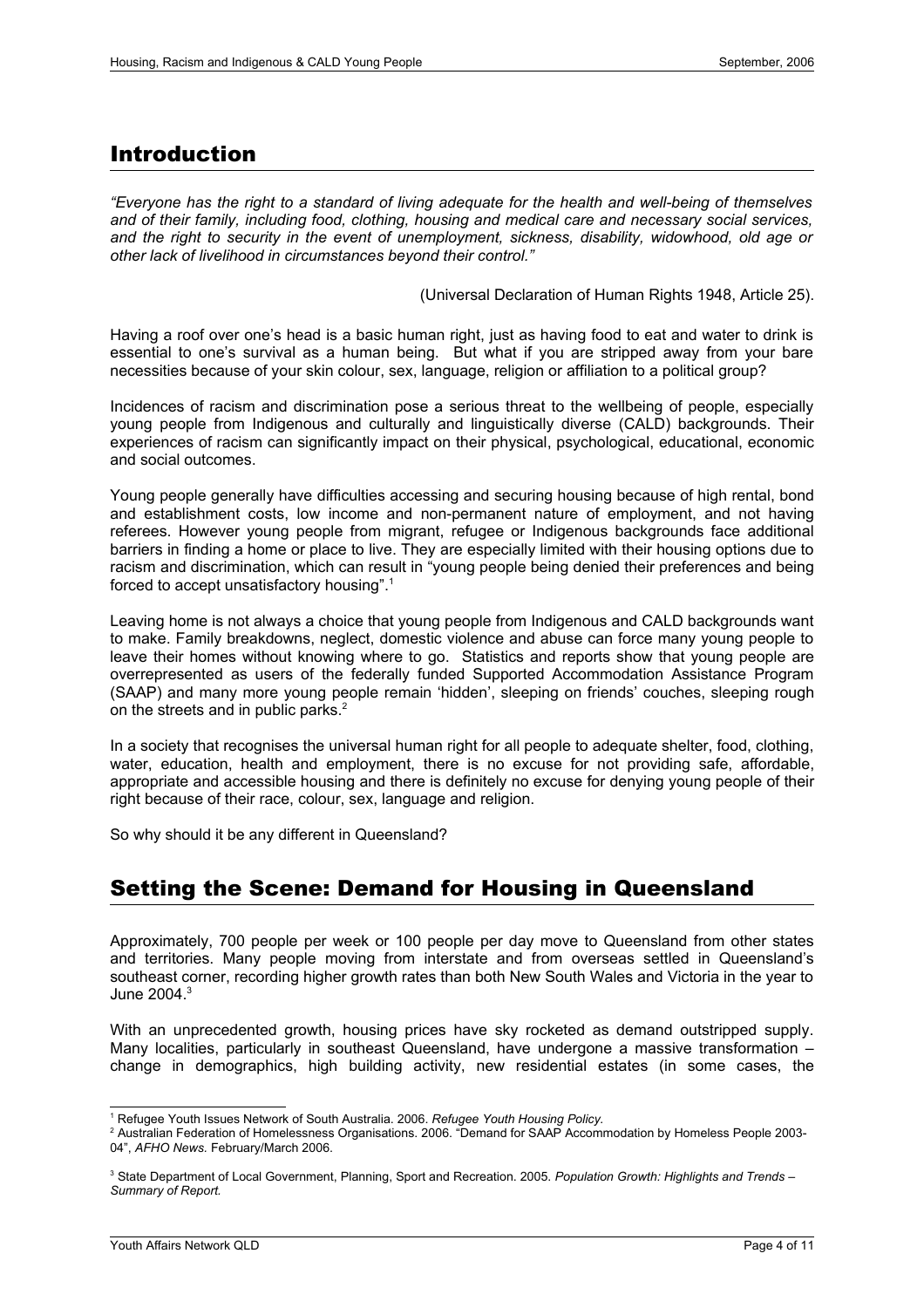development of gated communities) all because of a sudden wave of people searching for the 'sea change'.

At the same time, many people were being driven into housing stress, with a huge decline in the number of affordable housing, including caravan park accommodation and public housing available in Queensland. According to the Australian Housing and Urban Research Institute, the supply of low to moderate rental housing decreased between 1996 and 2001 although private rental stock increased by 7.6% during the same period.<sup>[4](#page-4-1)</sup>

Similarly, the Queensland Department of Housing identified that there was a 47% increase in the number of people on the waiting list for public rental housing between 2000 and 2005. During the same period, there was a 56% decrease in the number of new households being assisted in public rental housing due to lower tenancy turnover rates and limited options for people to move into the private rental market. [5](#page-4-2) According to the Australian Institute of Health and Welfare, even SAAP services were turning away 1 in every 2 people each day who requested immediate accommodation during 2003 and 2004. [6](#page-4-3) Moreover, there is an estimated 24,569 people in Queensland who are homeless and a large majority of homeless people were either living with friends or relatives, with very little people in SAAP assisted crisis accommodation. [7](#page-4-4)

The housing market in Queensland is comprised of home ownership (62% of the market), private rental (26%) and social housing (4%). This equates to approximately 50,000 public housing tenancies and an estimated 90,000 people still waiting for public housing in Queensland, some waiting up to five years before they are placed in a home.<sup>[8](#page-4-5)</sup>

In January 2006, the Queensland Government introduced the one social housing system, combining the process of entry into public, community and Indigenous housing programs. The new system allows a person seeking social housing to register their need only once, unlike the old system where a person would have registered with a number of different housing agencies. After registering, the person is assessed on their housing need, and priority is given to people with 'complex needs' – those who earn a low income and have other personal or social circumstances.

The focus of the new social housing system is to encourage people with complex needs to eventually find a pathway out of social housing – the exit point being the private housing market. There is a sense of uncertainty as to whether the private housing market will be the solution for solving the housing crisis in Queensland.

### <span id="page-4-0"></span>CALD Young People and Housing

It is important to understand the specific housing needs of CALD young people in order to fully understand how racism may diminish the individual's housing choices and impact on other aspects of the individual's life.

In Queensland, there has been a significant increase of African refugees settling in areas such as Brisbane (Moorooka, Fairfield, Zillmere), Logan, Gold Coast, Toowoomba and Cairns. According to the Commonwealth Department of Immigration and Multicultural Affairs (DIMA), 21% of all people arriving to Queensland on the humanitarian program were aged between 14 and 25 years of age.

Similarly, Indigenous young people between 14 and 25 years make up 21% of the total Indigenous population in Queensland (this figure reaching almost 60% if people under the age of 14 are included), indicating a younger population compared to that of the non-Indigenous population.<sup>[9](#page-4-6)</sup> In 2001, 27% of

<span id="page-4-1"></span><sup>4</sup> Australian Housing and Urban Research Institute. 2005. *Supply and demand in the low rent private market.* Available at [www.ahuri.edu.au](http://www.ahuri.edu.au/)

<span id="page-4-2"></span><sup>5</sup> Queensland Department of Housing. 2005. *Paving the way: housing people in need in the Smart State.* Information paper, October 2005.

<span id="page-4-3"></span><sup>6</sup> Australian Federation of Homelessness Organisations. 2006. "Demand for SAAP Accommodation by Homeless People 2003- 04", *AFHO News.* February/March 2006.

<span id="page-4-4"></span><sup>7</sup> Queensland Youth Housing Coalition. 2006. *Young people and Housing: a Snapshot of Queensland.* Keynote address, 6 June 2006.

<span id="page-4-5"></span><sup>&</sup>lt;sup>8</sup> Queensland Public Tenants Association Inc. 2006. www.qpta.com.au

<span id="page-4-6"></span><sup>9</sup> Australian Bureau of Statistics (2001). *Indigenous Profile, Queensland*. [www.abs.gov.au](http://www.abs.gov.au/)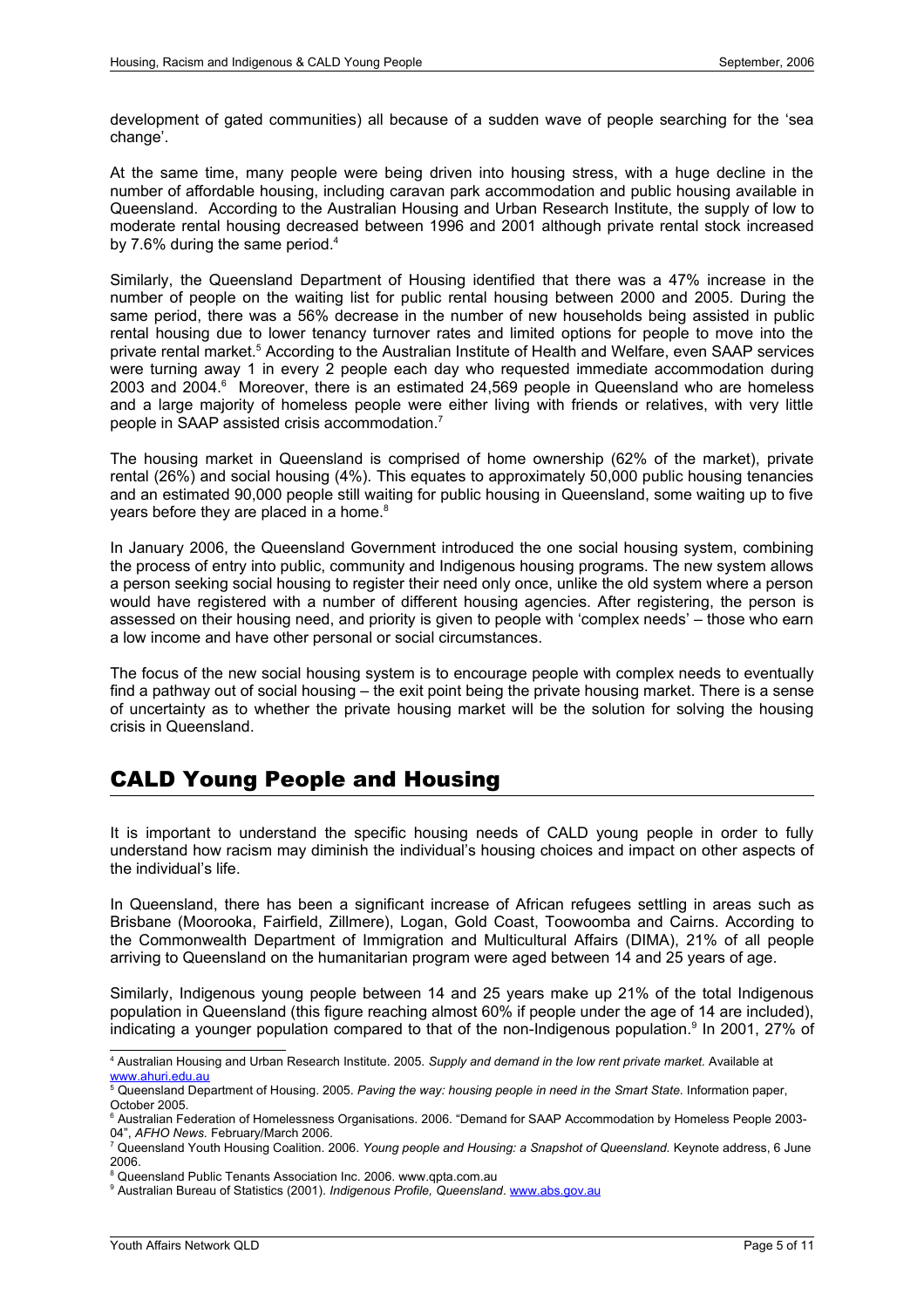all Indigenous people in Australia lived in Queensland, following closely behind New South Wales at 29%. [10](#page-5-0)

Previous research and reports conducted on the housing needs of young people from CALD backgrounds have identified a number of factors that contribute to them living in unsuitable housing conditions or being at risk of homelessness.[11](#page-5-1)

The identified factors include:

• *Language Barriers and Access to Information*

Not being able to speak, comprehend and write English can limit CALD young people's participation in education, employment and community life. This can also lead to CALD young people from being socially isolated from their peers, families and social networks. Even for CALD young people born in Australia, they may not be proficient in the English language because English is not spoken at home, however they are often not eligible to access the English as a Second Language (ESL) programs offered in schools throughout Queensland.<sup>[12](#page-5-2)</sup>

Lack of English language can also affect young people's ability to seek information on social and support services available to them. Refugee Resettlement Advisory Council's research on refugee young people in Australia showed that CALD young people were not aware of the mainstream and specialist services available to them or they did not understand how the services would be useful to them.<sup>[13](#page-5-3)</sup> Limited awareness and understanding of services may be related to language barriers and inaccessibility of information and referral services to CALD young people. Similarly, O'Connor, Gowing and McDonald's research on the accommodation and support needs of non-English speaking young people (1994) found that only two people out of 48 young people living out of home found their accommodation through assistance from a community, social or youth worker whilst the remaining 46 obtained assistance from friends.

Language barriers can also cause CALD young people to be displaced or evicted from their homes because they are not aware of their tenancy rights. Research undertaken by Tenants Union of Queensland in 1996 revealed that many people from CALD backgrounds, particularly refugees and newly arrived migrants, had little understanding of their rights and responsibilities as tenants. Being poorly informed about their rights and responsibilities as a tenant does affect CALD young people's ability to secure and maintain housing.

• *Intergenerational and Intercultural Conflict*

Conflict arises within families and households because of the different values and expectations being placed on young people. Many CALD young people are caught between cultures, where their parents may hold strong views about parental authority whilst the Australian society promotes individual freedom of young people. Recently, this has been the main cause of tension between African communities and Centrelink on the issue of young people wanting to leave home because of the financial assistance provided by Centrelink. In regards to young people's financial freedom, one respondent from Westoby's research on Sudanese refugees in Southeast Queensland commented:

> "We (Sudanese community) also find that many of the young people can get money from Centrelink if they leave home rather than staying with the family – they leave. They see young Australians doing this, living freely, so they want to. But the problem is that our young people do not know how to manage their lives or manage the budget. So it does not work. The smart ones, they will come back to the family and apologise and make a new life with the family. But many do not do this."<sup>[14](#page-5-4)</sup>

<span id="page-5-0"></span><sup>10</sup> Australian Bureau of Statistics (2005). *The Health and Welfare of Australia's Aboriginal and Torres Strait Islander Peoples*. [www.abs.gov.au](http://www.abs.gov.au/)

<span id="page-5-1"></span><sup>11</sup> See Wallace (1990), O'Connor, Gowing & McDonald (1994), Roebuck (1994) and Piazzetta (1996).

<span id="page-5-2"></span><sup>12</sup> See YANQ's research paper *Cultural Chasm: The changing cultural and linguistic demographic in Queensland schools and the need for reform*. January/September 2004. Available from [www.yanq.org.au](http://www.yanq.org.au/)

<span id="page-5-3"></span><sup>13</sup> Refugee Resettlement Advisory Council (2002). *Strategy for Refugee Young People.*

<span id="page-5-4"></span><sup>14</sup> Westoby, P. *Narratives of Distress.* University of Queensland and QPASTT, page11.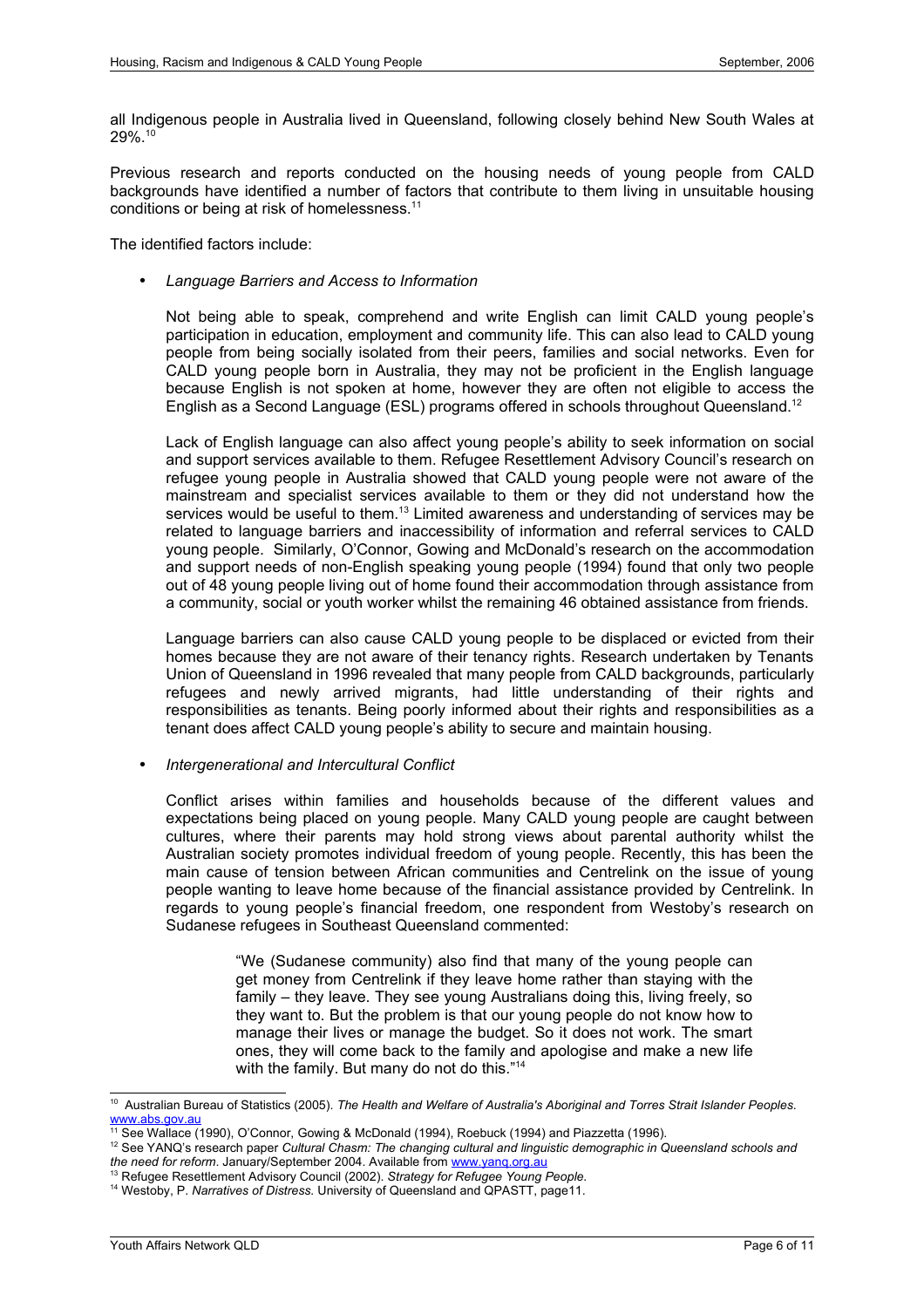It has been reported in past studies that intercultural and intergenerational conflicts may contribute to CALD young people being homeless because they leave or are thrown out of their family home. Particularly for young women from CALD backgrounds, they may leave their homes due to difficulties within families and their communities if they are found to be disrespecting family rules, entering into a relationship, becoming pregnant or not fulfilling their cultural roles.<sup>[15](#page-6-0)</sup>

In YANQ's interviews with Sudanese young people in Toowoomba, a Sudanese refugee told a story about how he was kicked out from the supported accommodation where he was staying because he was caught drinking alcohol. The elders from his community were disappointed at his recurrent drinking habits. When asked about how he felt when he was kicked out, he replied:

"I found myself homeless and I was really really depressed."

Sudanese refugee, 20 years from Toowoomba.

He mentioned that when he became homeless, not only was his own community turning away from him but his sisters, who are his only closest family members in Australia, were totally dismayed at his actions.

• *Family Breakdowns, Abuse and Violence*

Family breakdown is the major cause of young people being displaced from their homes. Especially amongst refugee families, there is a high risk of family breakdowns resulting from their experiences of trauma and grief. Their experiences are compounded by the settlement process - adjusting to a new country, new neighbourhood, new expectations and new societal norms. Such experiences and processes can cause confusion and distress among refugee families with enormous impacts on physical and psychological wellbeing of all members involved. In some cases, it has been found that violence and disturbance within the family stemming from the sense of loss and grief – can cause young people to be disconnected from their families and in turn young people are likely to leave their families.

Moreover, abuse and violence in the home can be reasons for CALD young people to leave their homes. In a study of CALD female students in Brisbane, Roebuck (1994) found that CALD young female migrants were likely to be affected by family conflict arising from postmigration formation of new families, such as a parent's remarriage, which created tensions between young people, step-parents and step-siblings. In another study, young women from CALD backgrounds were identified as being at serious risk of abuse and mistreatment, and many young women from Cambodian, Lao and Vietnamese backgrounds chose not to stay with their relatives due to exploitation and physical and sexual abuse.

• *Housing Affordability*

Amidst the increasing prices in the Queensland housing market, finding affordable places to live is extremely difficult. Housing that is affordable to young people may be located in the fringes of urban centres, which creates stress for young people who need to spend extra time and money to get to and from school or work. This geographical disadvantage can also be a source of social isolation and disengagement from community life.

In June 2006, YANQ conducted a discussion session with 10 refugee students from Milpera School about their housing situation. Many of them travelled to school using one or two modes of public transport with some students travelling from suburbs more than 10 kilometres away from the school. 6 students had seven or more people living with them in their homes whilst only 4 were living in households with four people or less. Living far away from school was what they disliked the most about the place they currently lived.

<span id="page-6-0"></span><sup>&</sup>lt;sup>15</sup> See Ethnic Youth Issues Network Victoria. 1990. I just move around and around: a report on the accommodation needs of Cambodian, Lao and Vietnamese Young People. Ethnic Youth Issues Network: Fitzroy.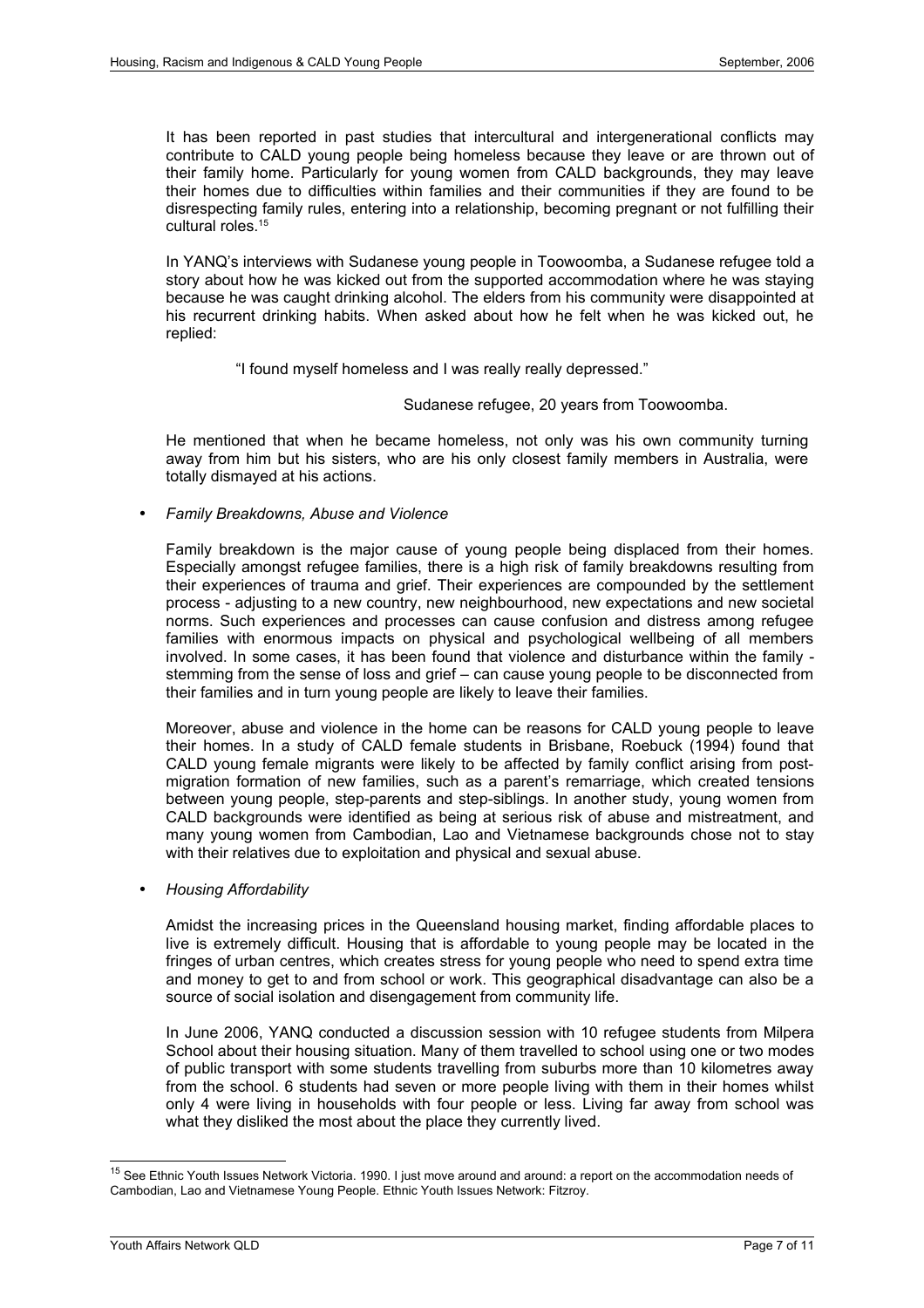In addition, housing affordability can also contribute to unsuitable housing conditions such as overcrowding. The issue of overcrowding is particularly profound amongst Indigenous households and it can have an enormous impact on their health and wellbeing.<sup>[16](#page-7-1)</sup>

Moreover, many young people are likely to be living in shared housing arrangements to minimise their housing costs which often raises the issues of security, safety and privacy and CALD young people are of no exception. Managing group dynamics within shared housing and dealing with conflict and disagreements over bills, responsibilities, household rules and cultural clashes can be a stressful experience for many CALD young people.

In summary, CALD young people's housing needs result from financial (lack of affordable housing), cultural (clash in cultural expectations and values), social (inter-generational conflicts, family breakdowns, abuse and violence) and educational (English language competency and awareness and access to information) factors. These factors can be interrelated and exacerbate CALD young people's living conditions.

#### *Questions for Debate and Discussion*

- What other issues are faced by CALD young people in relation to housing and homelessness?
- Are there adequate housing support services and youth accommodation available to young people from Indigenous and CALD backgrounds?
- Are there gaps in the current provision of housing for Indigenous and CALD young people?
- How can the housing sectors in Queensland (private, public and community housing) effectively respond and plan for the needs of Indigenous and CALD young people?
- How will the new social housing system affect Indigenous and CALD young people's access to public and community housing?

#### <span id="page-7-0"></span>What is Racism?

Racism is more than just prejudice, personal dislikes, or discrimination. Everybody has personal preferences about what they are culturally comfortable with. These preferences are not necessarily racist, (though they may be). But racism is about power relationships between groups of people, or individuals from different groups. Racism is prejudice plus power.

Racism can take many forms. They can be direct (overt and open) or indirect (hidden) or they can be born out of ignorance (institutional) embedded in existing social and political structures.

**Open or overt racism** includes what most people think of as 'racism'. Things like calling people by offensive names or nicknames, blatantly refusing to serve people in shops and clubs, or physically attacking members of a minority group are all examples of open racism.

**Hidden or covert racism** is when people are discriminated against or disadvantaged in hidden ways. There might not be a sign on the door saying "No Aboriginal People" but if the motel, restaurant or real estate agent has an unspoken policy of 'no dreadlocks or dark faces in here' then the effect is the same. Similarly, if you are allowed to attend a school, but (unlike other students) you are never believed when trouble erupts, you may very well be experiencing hidden racism.

**Institutional Racism** can occur sometimes despite the good intentions of most people involved. For example, a school or business may think that it 'doesn't discriminate' but if every sign in the building is

<span id="page-7-1"></span><sup>16</sup> Australian Bureau of Statistics (2005). *The Health and Welfare of Australia's Aboriginal and Torres Strait Islander Peoples*. [www.abs.gov.au](http://www.abs.gov.au/)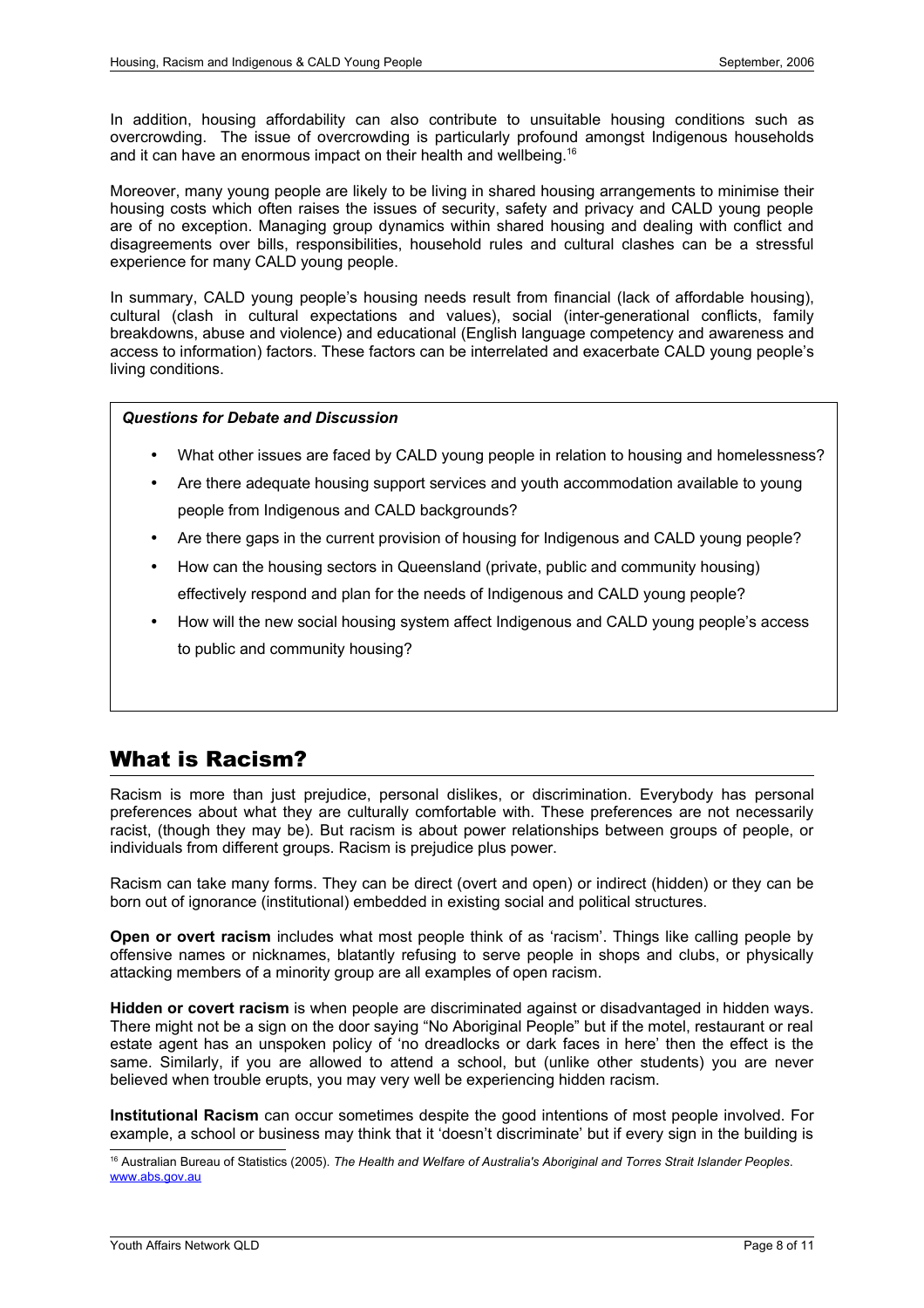written only in English, if all or most staff are from a dominant culture, and if there are no efforts to make people from minority groups feel accepted and valued, then institutional racism is at play. This can explain why some institutions don't get job applications from anyone from minority groups, and why minority group members feel very unwelcome in some workplaces and settings.

Majority group members (i.e. white Christian Queenslanders) often have trouble believing that racism exists. Minority group people (eg Indigenous and culturally and linguistically diverse people) rarely do, because they experience it firsthand. Minority group members are the experts on racism.

From being insulted in the public realm or harassed in the work place, racism leaves an emotional and psychological scar on Indigenous and CALD young people. Racist incidents can make young people feel victimised, alienated and isolated, which can cause depression, and disengagement from their peers and family.

## <span id="page-8-0"></span>How does Racism relate to Housing?

Racism exists everywhere. In the housing sector, racism can include real estate agents refusing people from looking at possible rental properties or there may be an unwritten protocol about not renting to Indigenous people or refugees. Verbal insults from other tenants and neighbours are also forms of racism that are experienced by people from Indigenous and CALD backgrounds.

Earlier this year, The Sunday Mail reported a case involving a Gold Coast couple from Aboriginal and Pacific Islander decent who were refused from staying in a Sunshine Coast motel because they were 'black'. The couple responded to the incident by making a claim to the Human Rights and Equal Opportunity Commission. The male victim reacted to the incident by stating that he "felt so small" and he knew that he and his partner were being refused because of they were "dark".<sup>[17](#page-8-1)</sup>

The above case shows that actions can be undertaken to report racist incidents. However, in most cases, racism remains undetected or unreported due to various reasons. Many people may not be aware of whom to contact or report or they may be afraid to speak to others about what they had experienced. Particularly amongst CALD young people, the impact of racism on their lives can manifest in physical violence, withdrawal from friends, family and school, alcohol and drugs and even suicide.

Racist incidents specifically relating to housing issues are often not documented or reported due to the reasons stated above. There is also a risk that a person who reports a case against a real estate agent or a housing provider may lose their security of tenancy and tenure.

Other stories from Sudanese young people indicate that racism has an enormous impact on various aspects of their lives.

> "We (family) bought a house…they (people in the neighbourhood) actually, every weekend, they attack and throwing stuff like eggs and rotten vegetables at the house because of our skin colour. We couldn't stop them…every weekend it start on Friday and we couldn't go to sleep. It made me feel different. I was thinking what did we do wrong? Why were people doing this to us? Why us?"

> > Sudanese refugee, 26 years from Toowoomba.

"It's hard for Sudanese people to find work because of their colour and they (white Australians) are scared of black people."

A young Sudanese woman from Toowoomba.

Additionally, as discussed in this paper, CALD young people's housing options can be limited by the availability and accessibility of information in different languages other than English. This language

<span id="page-8-1"></span><sup>&</sup>lt;sup>17</sup> The Sunday Mail. "Couple in race complaint after motel booking row" 28/05/2006, p. 28.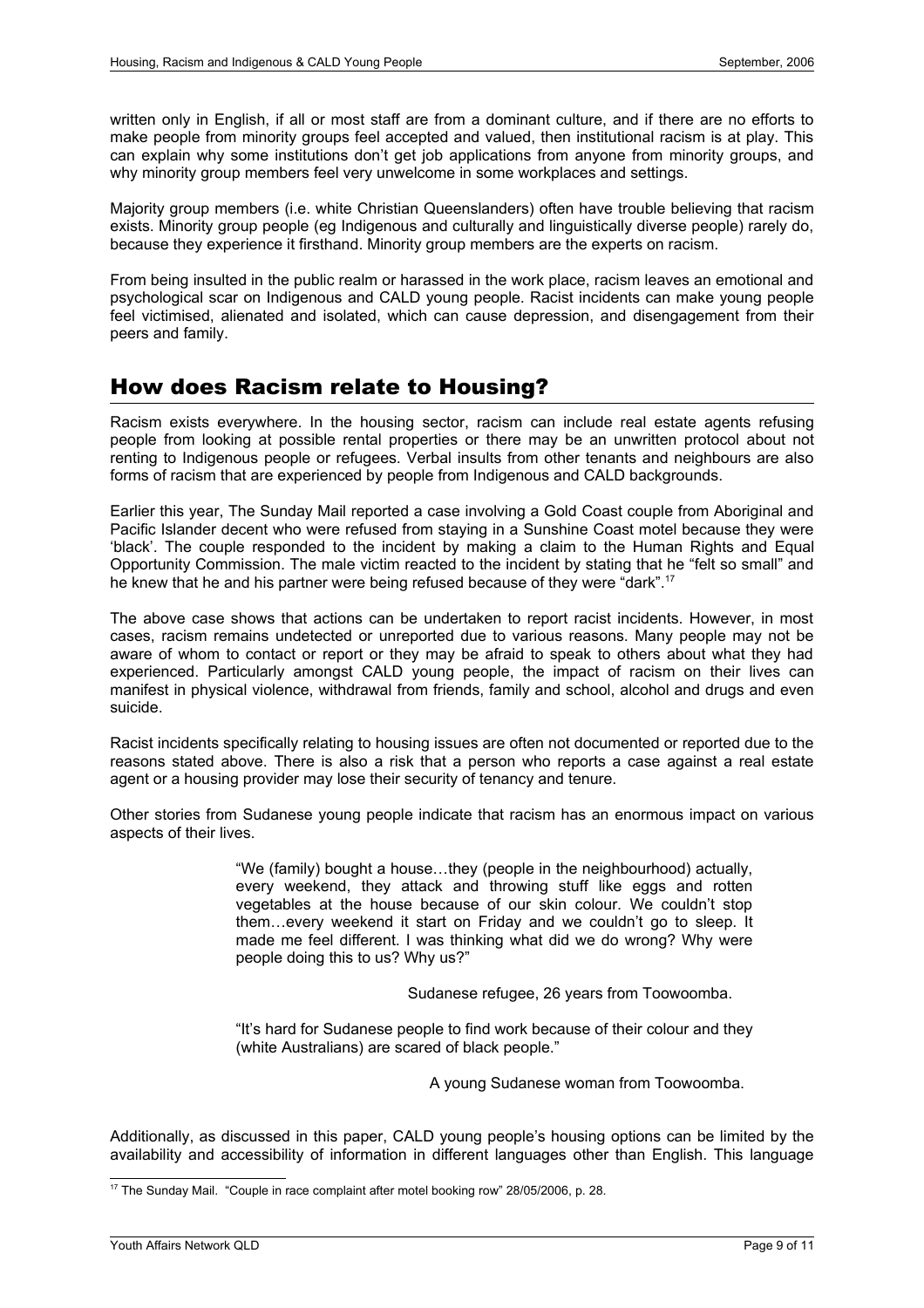barrier can lead to CALD young people not being fully aware of the choices they have when deciding to move out of home and subsequently they may end up in unsuitable housing conditions or out on the streets. In a renting situation, language barriers can create tensions with real estate agents, landlords and house mates over issues of rights and responsibilities of sharing and tenanting.

If informal networks such as friends are a main source of information for young people, there is an evident need for existing housing providers to educate all young people about the housing options and services available to them. At the same time, there needs to be a review of the utilisation of interpreting services by youth housing providers. A number of SAAP funded youth accommodation services in southeast Queensland have addressed the problem of making their services more accessible to CALD young people in their Access and Equity Policies. However, to date, there has been no coordinated effort to review the effectiveness and relevance of these policies.

As Queensland continues to grow, housing will remain as an issue of concern for socially disadvantaged people, including young people from migrant and refugee backgrounds.

#### *Questions for Debate and Discussion*

- What type of racism do Indigenous and CALD young people face when looking for housing?
- What strategies are needed to combat racism in the housing sector?
- Are youth workers aware of the processes involved in reporting racist incidents experienced by Indigenous and CALD young people?
- What culturally appropriate models of service delivery are currently in place within the housing sector to assist Indigenous and CALD young people?
- Why aren't racist incidents being reported? What difficulties are experienced in reporting racist incidents?

## <span id="page-9-0"></span>Where to from here?

For a number of reasons, young people from Indigenous and CALD backgrounds are disadvantaged in accessing housing in Queensland. Of particular concern is racism, which significantly affects Indigenous and CALD young people on a day to day basis.

Discrimination based on age, race, religion, language and skin colour in the housing sector not only leads to Indigenous and CALD young people living in unsuitable housing conditions (or not having a house at all!) but it can also affect their physical and mental wellbeing, and social relationships with their peers, families and communities.

There is an urgent need for individuals and groups from public, private and community sectors to engage in an open dialogue and form strategies and actions to combat racism. Silence is what keeps racism alive.

Now it's time for you to talk and act.

Why?

*Because there is no place for racism*.